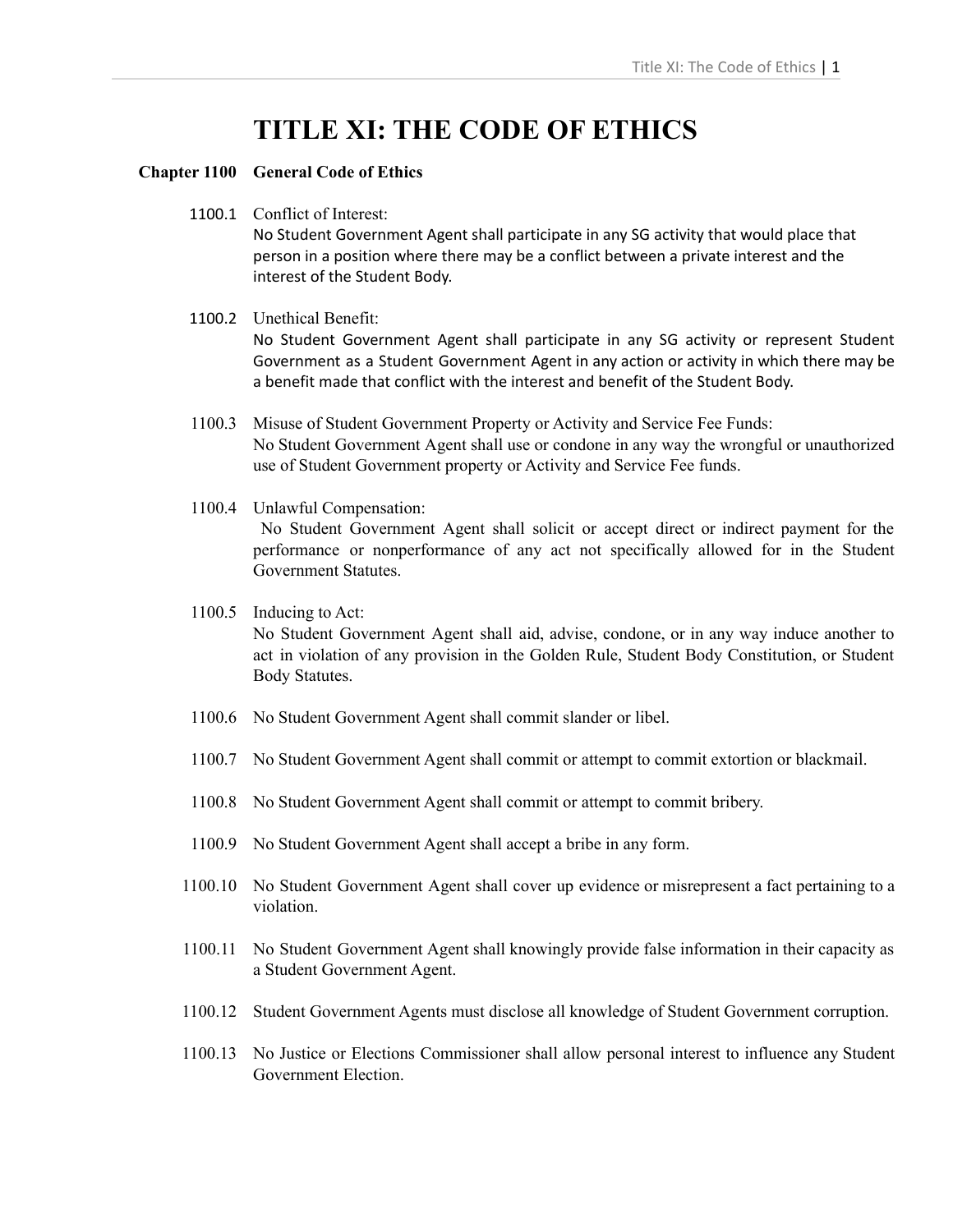1100.14 No Student Government Agent shall allow personal interest to influence a vote.

#### **Chapter 1101 Purchasing Code of Ethics**

- 1101.1 The willful attempt to circumvent procedures established by the University of Central Florida and the State of Florida is prohibited.
- 1101.2 Purchases of commodities, services, printing, and typesetting contracts in accordance with the State guidelines on bid limits, will not be made without securing two or more formal bids.
- 1101.3 No Student Government Agent, Student Government Staff member, Student Government Affiliated Agency or Department shall enter into any contractual agreements without approval by a person authorized by University of Central Florida's Office of the General Counsel.
- 1101.4 All purchases for services to Student Government shall first be requested through the Activity and Service Business Office.

#### **Chapter 1102 Employment Code of Ethics**

- 1102.1 It will be a breach of ethical standards for a Student Government agent to participate directly or indirectly in the purchasing process, when the Student Government agent knows that a conflict of interest exists.
- 1102.2 Student Government Agents are to choose the most qualified and capable applicants for to SG regardless of their race, color, religion, sex, national origin, ethnicity, age, disability, marital status, parental status, veteran's status, sexual orientation, gender identity, gender expression, organizational affiliation, and/or affiliation with a political campaign.
- 1102.3 No Student Government Agent shall threaten, attempt to threaten, or condone threatening, either verbally or in writing, the current or future employment, funding, or position of another Student Government Agent based upon either party's race, color, religion, sex, national origin, ethnicity, age, disability, marital status, parental status, veteran's status, sexual orientation, gender identity, gender expression, organizational affiliation, and/or affiliation with a political campaign.
- 1102.4 No student may be denied employment, or any process by which employment is acquired with the Student Government, based upon their race, color, religion, sex, national origin, ethnicity, age, disability, marital status, parental status, veteran's status, sexual orientation, gender identity, gender expression, organizational affiliation, and/or affiliation with a political campaign.

#### **Chapter 1103 Ethics Training Requirement**

1103.1 All Student Government Agents shall successfully complete an ethics training session. This session shall be scheduled by the head of the student government with whom the party is affiliated, to be held within the first four (4) weeks of taking office, unless having already fulfilled this requirement during the agent's current